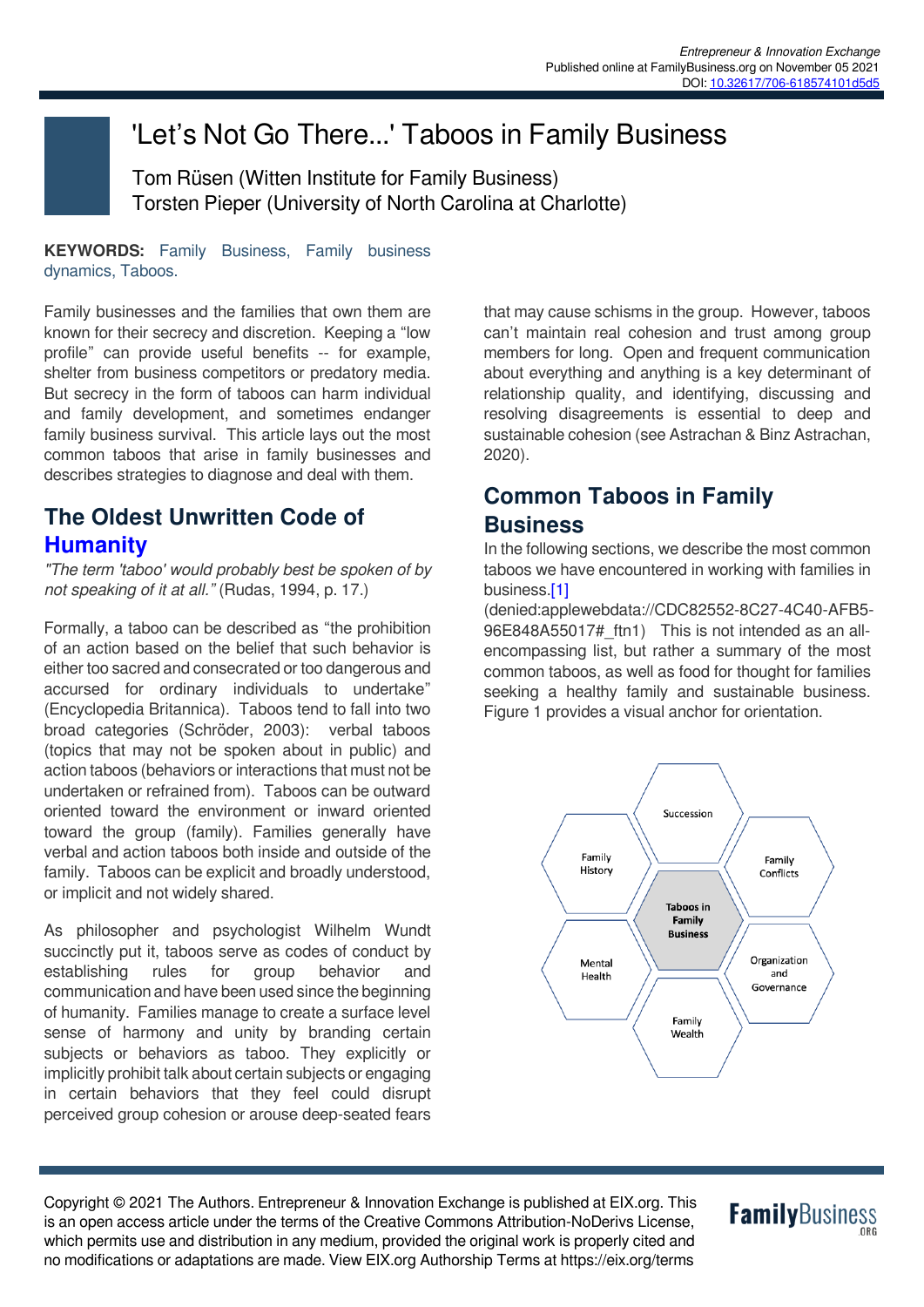#### **Figure 1. Common sources of taboos in family business**

#### **Succession**

Succession is frequently surrounded by taboos, and for various reasons. In many cases, the mere mention of the subject arouses all sorts of fears and anxieties, not the least being the realization of death and its irreversibility, which in many cultures is discussed with extreme reluctance. The incumbent generation frequently fears being pushed aside, losing control and influence, or not being cared for in older age. Younger family members fear not being loved if not chosen as a successor, considered not capable, being ill-prepared to take on leadership positions, or being generally ignored through gender stereotypes. Choosing not to talk about succession (i.e., tabooing the subject) then becomes a defensive mechanism to not awaken such deep-seated fears.

Other sources of succession taboos include cultural and familial norms to respect the senior generation; issues pertaining to money and wealth (discussed below); and the complexities surrounding ownership transfer, future ownership control, and anything that has to do with power. If the taboo cannot be addressed within the family, the fears cannot be discussed, and countermeasures cannot be initiated. Family stability will feel threatened and as a result, incumbents become unwilling to let go. A pervasive sense that "everything will come crashing down if I leave" causes paralysis and a tendency to avoid contrary information. This process is further compounded when a sense of blind loyalty silences any conversations or desires to address the issue. On a positive note, it appears that more and more families are willing to openly talk about succession and proactively involve the next generation in the process. As with other taboos, building trust and a stewardship mentality as well developing a sense of responsibility and leadership capacity are vital ingredients to face succession and ensure the long-term vitality of the family and the business (see also Binz Astrachan, 2019; Pieper & Astrachan, 2020; Rüsen, Groth, & von Schlippe, 2021).

# **Family Conflicts**

The combination of family and business spheres results in a delicate mix that often creates unique benefits and competitive advantages, but sometimes can turn explosive (see, e.g., Grossmann & von Schlippe, 2015). Many prominent and once-stellar family legacies have been lost over intrafamily quarrels. Families are highly talented at keeping their conflicts hidden, and social norms in many cultures often prohibit outsiders from meddling in others' personal affairs. Not surprisingly, the public often hears about conflicts only when they escalate and create major rifts or separations. Fears of being seen as "outliers," a lack of capacity to deal with conflicts, or insufficient courage to seek outside help often cause families to downplay or simply brand conflict as taboo.

To begin to address this issue, families need to figure out how to take comfort in the fact that conflict in family business is inevitable and absolutely normal.[\[2\]](denied:applewebdata://CDC82552-8C27-4C40-AFB5-96E848A55017#_ftn2)

(denied:applewebdata://CDC82552-8C27-4C40-AFB5- 96E848A55017#\_ftn2) So families need not be ashamed or try to hide conflict, even if it puts considerable emotional strain on those involved. Moreover, significant conflict can spook customers and suppliers if they think products will not be supported or they will not be paid for their services. In our experience, one way for families to deal with this issue is to be able to say, "Like all families, we are having conflicts now that are complex, emotional and difficult to work through; but as a family, we are confident we will find resolutions that make us stronger and better able as a family to be good stewards of the business and of all our stakeholders."

A normalization mindset (e.g., Wolfensberger & Tullman, 1982) toward conflicts – and perceived family business "anomalies" in general – helps create an orientation where conflicts and potential challenges can be treated as normal and expected, and approached in a more productive fashion (sometimes with help from the outside). And today families have more resources than ever for helping them discuss conflicts and deal with them – including family business centers, forums, associations and competent outside counselling.

## **Organization and Governance**

The ability to make purpose-driven decisions quickly and to translate them into joint action are key strategic advantages of family businesses. This ability, along with the business's governance structures, must continually evolve as both family and business grow ever more complex (Rüsen, Kleve, & von Schlippe, 2021). However, new generations taking the helm tend to adopt their predecessors' decision-making and governance structures because they feel "if it ain't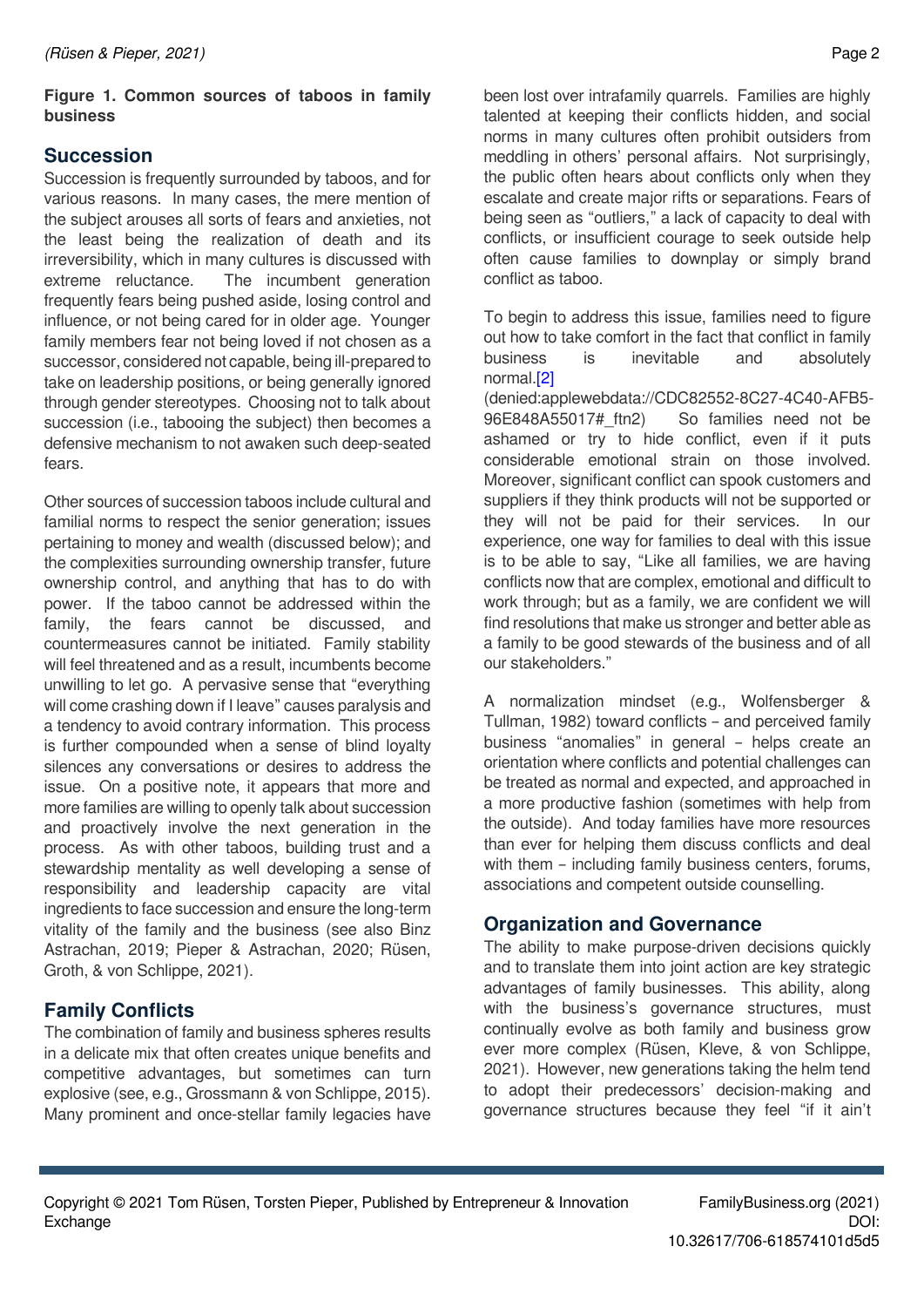broke, don't fix it" and they're unwilling to rebuff their elders. As a result, conversations about organization or governance change become taboo. And if the business is stable and prosperous, the inadequacies of existing structures are harder to see. This leads to a false sense of security and a reluctance to start potentially difficult conversations that could rock the boat.

Crises such as the ongoing pandemic, on the other hand, quickly bring deficiencies in decision-making and governance structures to the surface. The added urgency and uncertainty of crisis, which made families even more anxious than usual about their future, has made change even more challenging to talk about, let alone to enact. Families tend to fall into one of two categories here: Those who meet the crisis head-on and act to make changes they were reluctant to make before; and those who hide their head in the sands and blame the outside world as their business and family disintegrate.

Recognizing the need to constantly adapt organization and governance structures to changing family, business and environmental contexts is an important first step. The next steps are using this knowledge to experiment with change, then taking more concrete and permanent actions. Developing responsible and competent owners who are willing and capable to lead their organizations toward adaptiveness and agility is an essential element to ensure the success of the process (for recommended practices to develop responsible owners, see Pieper & Astrachan, 2020).

## **Family Wealth**

Families in business often command significant fortunes. In many cultures, wealth is considered "something that you have, but do not talk about" – it is taboo. Several aspects in family business make it even more taboo. For example, valuation of assets is far more complicated when the business is privately held than publicly listed, where the stock price can serve as a convenient and current indicator of share value (Adams et al., 2004). The differentials in information and perception are even more pronounced between family members who are actively involved in the business and those who are not. While the former tend to favor reinvestment of gains for business growth, the latter prefer payout of gains for private consumption. A common strategy to avoid discussions about the appropriate use of financial gains is to simply brand the subject taboo. Furthermore, over time families in

business often accumulate significant "secondary assets" outside the corporate sphere. However, families talk only rarely about how these assets are pooled, managed and invested.

Expectations regarding the use of family assets often remain tacit or vaguely expressed in value statements such as "be modest" or "stay down to earth." Family members grow up increasingly uncertain about how to deal appropriately with the wealth. What luxuries can the individual family member afford; what is permissible within the family? Because families avoid talking about this openly the conversation takes place "in secret." Family members develop their own norms and expectations as to the "right" or "wrong" way to deal with the inherited wealth or the regular dividends they receive, often looking to friends or those less close for benchmarks. Their contradictory views can lead to massive value conflicts and be triggered by seemingly minor issues, such as what is appropriate as a personal residence, car or vacation destination. Sometimes family members may feel profound guilt and shame if they feel they didn't contribute enough to the business to deserve the wealth. Some families or individual family members strive to alleviate these feelings through charitable donations or philanthropic engagement (Bernhard & Labaki, 2021).

A family wealth strategy, embedded in an overarching family strategy, can help families in business deal constructively with issues of wealth and asset utilization and allocation. As with many other issues mentioned in this article, gradually increasing the professionalization of the business family over time should help in this effort. For information and guidance in this regard, please see Binz Astrachan, Waldkirch, Michiels, Pieper, & Bernhard (2020).

## **Mental Health**

Little has been written on handling mental illnesses in business families (for noteworthy exceptions, please see Hutcheson, Jaffe, & Gilliland, 2013; Kaye 1996; Miller, Wiklund, & Yu, 2020). In practice, things like addiction and substance abuse, depression and suicide, other affective disorders, trauma, and schizophrenia, among others, are barely discussed and frequently silenced in business families. Unaddressed, they can poison the way families interact for generations.

Mental illness and incapacity are as common as conflict.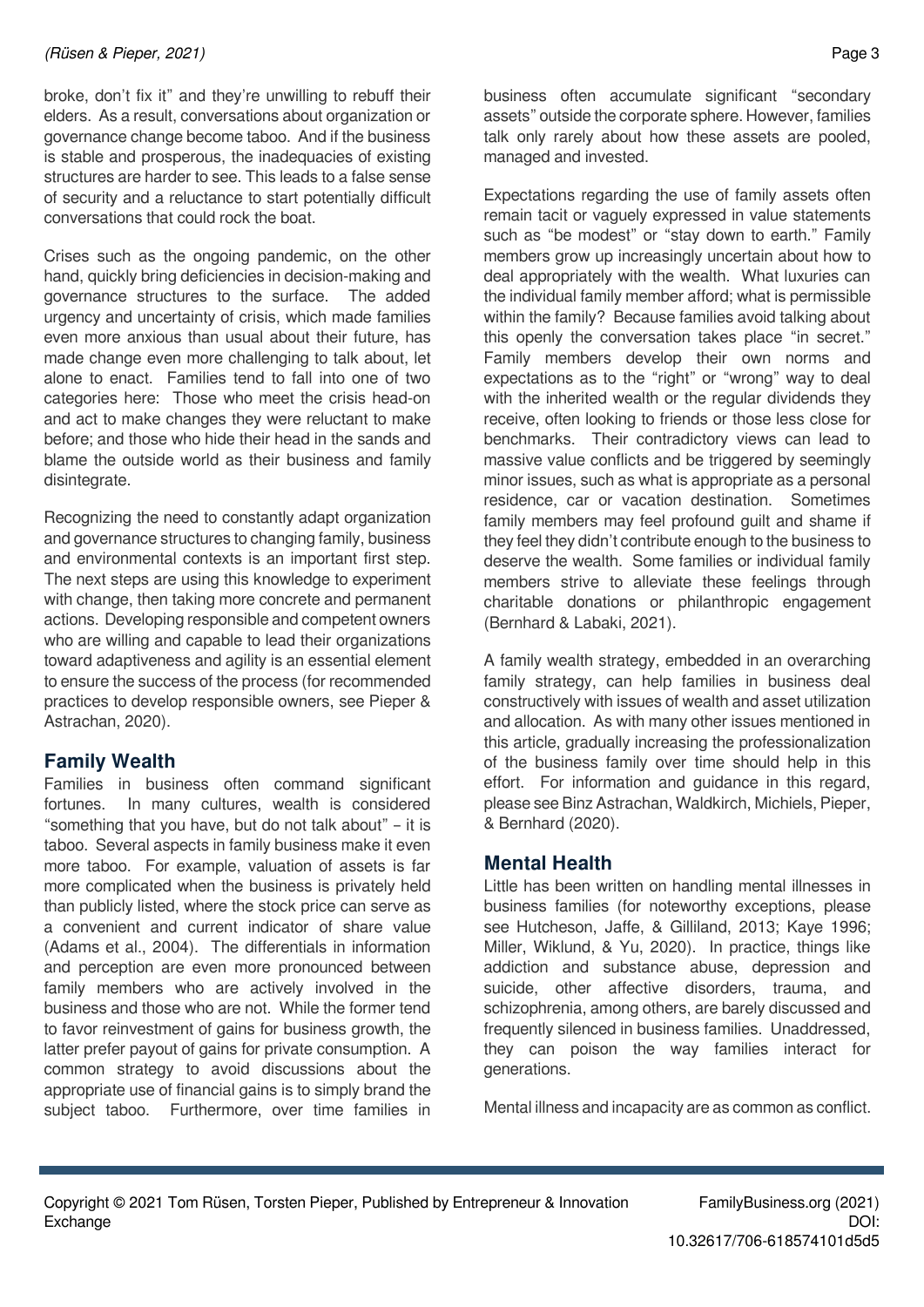Families experiencing these issues should be empowered to openly discuss them and how to deal with them both as a family and within the business context. Certainly outside expertise should play a role. Few families have family and individual psychologists within the family, and those who do can't guarantee enough emotional distance to be helpful. And as with all illnesses, we should strive for preventive care and settle for nothing less than early identification or compassionate but firm intervention to minimize the longterm consequences for the individual, family, and business.

For those with doubts, we know that family businesses can learn much from sharing their experiences with other business families who are facing the same issues. Along with these support networks, families can research what science says about the roots, triggers and symptoms of mental illness. This can greatly assist in informing the conversation and help remove the taboo issue, but it's not a substitute for getting professional help.

## **Family History**

Family businesses tend to have rich histories and heritage. They often include accomplishments that have produced major breakthroughs not only for the business, but also the owning family and society at large – for example, Henry Ford's invention of the Model T that launched the American automobile industry[.\[3\]](denied:applewebdata://CDC82552-8C27-4C40-AFB5-96E848A55017#_ftn3)

(denied:applewebdata://CDC82552-8C27-4C40-AFB5- 96E848A55017# ftn3) However, some families' pasts are tainted by shameful events of injustice, aggression and abuse. Examples include families that were involved with or benefited from ties with the Nazi regime, or families involved in slave trade. To many families, their past is a "book with seven seals" and strictly taboo. Similar to several of the other taboos, the mere thought of the "shameful past" arouses deepseated fears and anxieties. So, they feel that the primary and simplest defense mechanism is to make the topic taboo and not talk about it.

While it may be extremely painful and emotionally draining to address one's past, it is important work that must be done, and the process can help improve family cohesion and overall functioning. Moreover, as the saying goes, "the past will always come back to haunt you," so it's far better to approach the subject proactively and lead the process instead of responding

defensively when a reporter, social justice advocate, blogger or competitor points it out. Competent advisors and business historians can help in this regard, and families can also gain inspiration from examples of prominent business families that have confronted their pasts, such as the German Reimann (Panera Bread and Krispy Kreme Doughnuts), Quandt (BMW), and Porsche-Piëch (Volkswagen and Porsche) families[.\[4\]](denied:applewebdata://CDC82552-8C27-4C40-AFB5-96E848A55017#_ftn4)

(denied:applewebdata://CDC82552-8C27-4C40-AFB5- 96E848A55017#\_ftn4)

# **Other Potential Taboo Topics**

Thus far, we described the most frequent taboos we have encountered in our work. The unique attributes, behavioral patterns, and developmental dynamics of family businesses are likely to produce many other taboos. For illustrative purposes, we summarized a few of these other taboos here and have included related sets of questions, to provide food for thought for families and their advisors.

- 1. Dealing with decision-making power inside the family: How is the decision-making power of individuals over the family community accepted and legitimized?
- 2. Effects of losing the family business through sale or insolvency: What happens to business families and their members afterwards?
- 3. Impacts of wealth disparities among members of the business family: How can families establish equity despite significant wealth gaps in marital and civil relationships?
- 4. Handling significant disparities in shareholder structure: How can a family develop expectations of equality in the face of structural inequality of ownership? How does one treat these differences between different core families of the family business?
- 5. Systematic identification of "tension" or "breaking points" of the business family – i.e. factors and actions that make it difficult or even impossible to stay together as a family with shared ownership: How can we design a "family stress test" to help identify potential fault lines and areas for needed intervention?
- 6. Establishing transparency of the competencies and capacities of individual family members concerning desired roles and functions in family and business governance: How can family members be assessed regarding their capability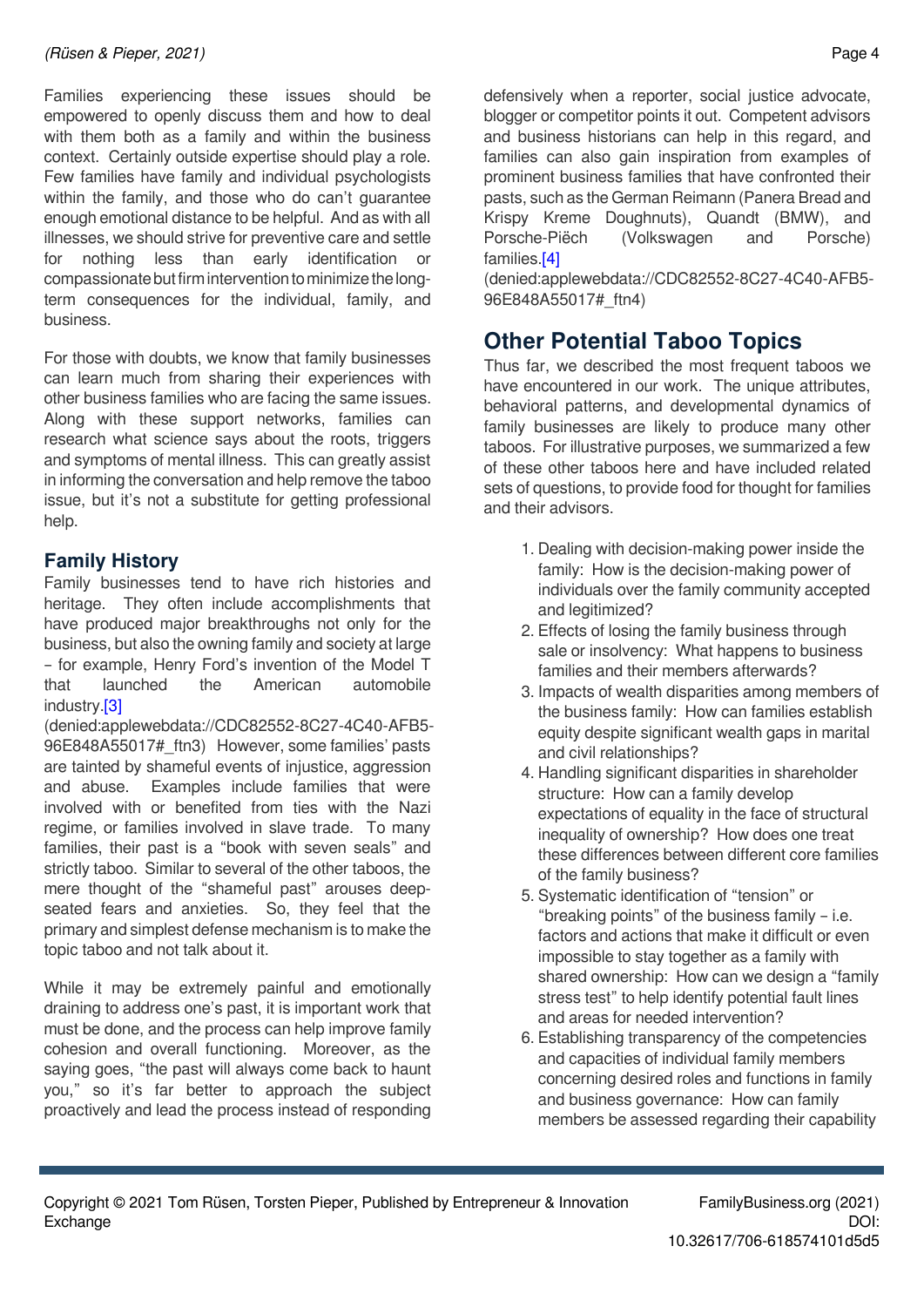to conduct certain functions and tasks? In what form can the results of a family assessments be made transparent and serve as a foundation for election decisions, share transfers, etc.?

- 7. Dealing with the "burnout" of successors: How can the business family and likely successor handle an overstraining situation?
- 8. Provision for emergencies: How can the business family discuss and prepare for the death of its members?

The list could easily be continued, and anything that might upset the relational balance in the family could be a source of another taboo. As our good friend and colleague Joe Astrachan succinctly put it, "If we fear that relationships are as stable as a Jenga game, then any attempt to look at one piece seems to threaten the whole construction and becomes taboo." On the other hand (and although we lack scientific support for this assertion), it seems that family members who feel more secure in their relationships will feel more empowered to discuss anything within the family or the business.

# **Conclusion**

This article provides an overview of frequent taboos and related topics that often arise in business families. It outlines why it is important to eliminate these taboos and offers actionable suggestions on how to discuss and handle these issues.

The list of taboo issues discussed here is preliminary, and just a starting point. We hope that it will stimulate conversation among both fellow academics and business families to extend this list, so we can work together to explore these and other issue[s\[5\]](denied:applewebdata://CDC82552-8C27-4C40-AFB5-96E848A55017#_ftn5)

(denied:applewebdata://CDC82552-8C27-4C40-AFB5- 96E848A55017# ftn5) . Ideally, by exploring and broadening our understanding of taboos over time, we can create actionable insights about which interventions can best help families in business and those who work with them deal successfully with taboos and related issues.

For a highly functioning family, taboos are never healthy – and for other families, taboos are a sign that you should work on family maturity and your ability to communicate and resolve the underlying issues. As a practical rule of thumb, the more taboos you have, the greater the need for immediate intervention.

**This article is based on earlier work (Rüsen, 2021)\* and has been extended with an international perspective on the subject matter.** 

## **References**

Adams, A. F., Manners Jr., G. E., Astrachan, J. H., & Mazzola, P. (2004). The importance of integrated goal setting: The application of cost-of-capital concepts to private firms. Family Business Review, 17(4), 287-302.

Astrachan, J. H., & Binz Astrachan, C. (2020). How family dynamics shape family businesses. Entrepreneur & Innovation Exchange. Available from [https://familybusiness.org/content/how-family-dynamics](https://familybusiness.org/content/how-family-dynamics-shape-family-businesses)[shape-family-businesses.](https://familybusiness.org/content/how-family-dynamics-shape-family-businesses)

Bernhard, F., & Labaki, R. (2021). Moral emotions in family businesses: Exploring vicarious guilt of the next generation. Family Business Review, 34(2), 193-212.

Binz Astrachan, C. (2019). Successful successions are never smooth. Entrepreneur & Innovation Exchange. Available **from** *Available* [https://familybusiness.org/content/successful](https://familybusiness.org/content/successful-successions-are-never-smooth)[successions-are-never-smooth](https://familybusiness.org/content/successful-successions-are-never-smooth).

Binz Astrachan, C., Waldkirch, M., Michiels, A., Pieper, T. M., & Bernhard, F. (2020). Professionalizing the business family: The five pillars of competent, committed and sustainable ownership. A research report sponsored by the FFI 2086 Society. Available from

[https://digital.ffi.org/pdf/wednesday-edition/2020/januar](https://digital.ffi.org/pdf/wednesday-edition/2020/january-08/ffi_professionalizing_the_business_family_v2.pdf) [y-08/ffi\\_professionalizing\\_the\\_business\\_family\\_v2.pdf.](https://digital.ffi.org/pdf/wednesday-edition/2020/january-08/ffi_professionalizing_the_business_family_v2.pdf)

Grossmann, S., & von Schlippe, A. (2015). Family businesses: Fertile environments for conflict. Journal of Family Business Management, 5(2), 294-314.

Hoverd, L. (2021). How six family businesses helped define three industrial revolutions. Tharawat Magazine, 2021-04-27. Available from [https://www.tharawat-maga](https://www.tharawat-magazine.com/facts/family-business-industrial-revolutions) [zine.com/facts/family-business-industrial-revolutions](https://www.tharawat-magazine.com/facts/family-business-industrial-revolutions).

Hutcheson, J. O., Jaffe, D., & Gilliland, K. (2013). Addiction in the family enterprise. Family Business Review, 26(1), 104-107.

Kaye, K. (1996). When the family business is a sickness. Family Business Review, 9(4), 347-368.

Miller, D., Wiklund, J., & Yu, W. (2020). Mental health in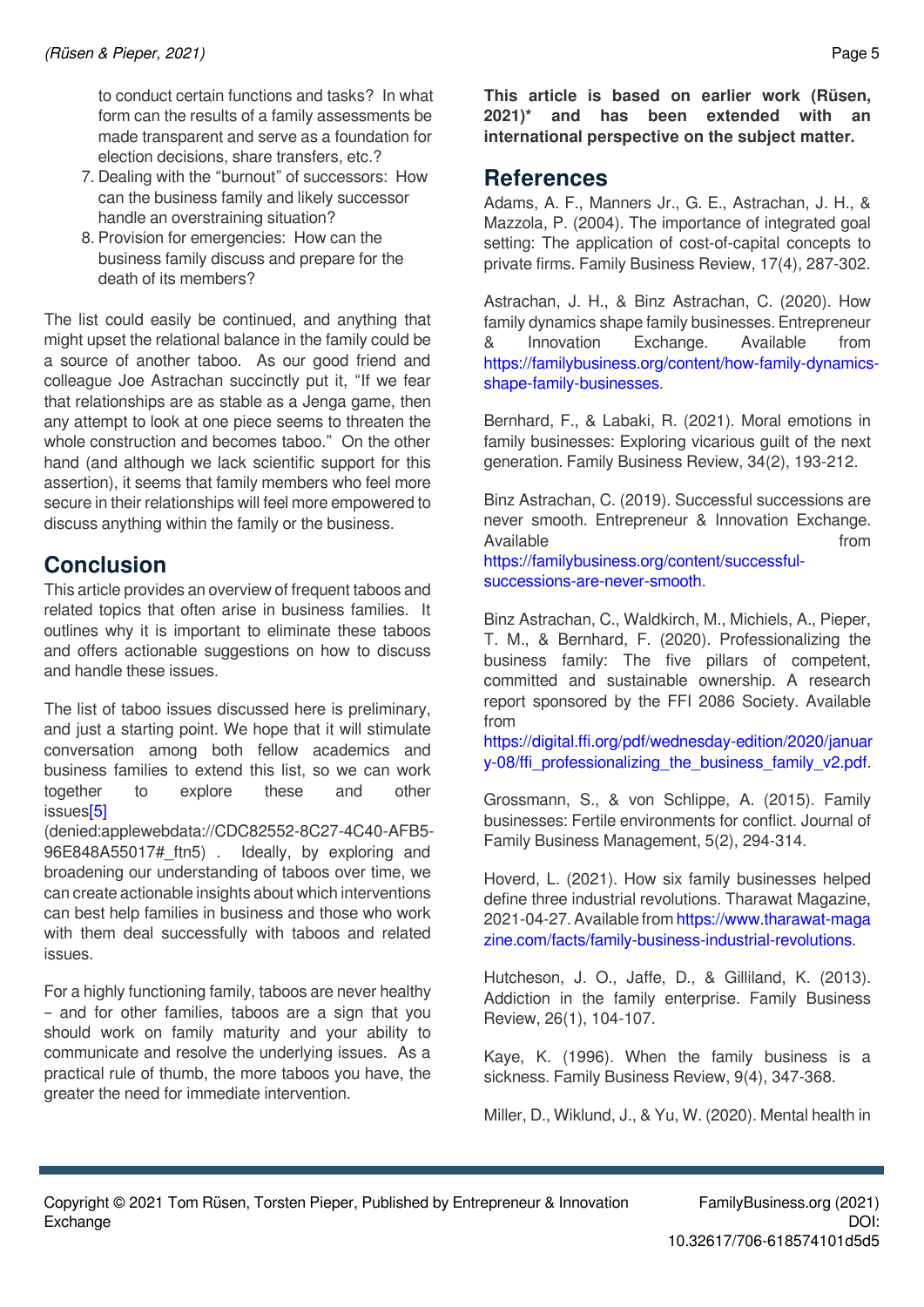the family business: A conceptual model and a research agenda. Entrepreneurship, Theory and Practice, 44(1), 55*-*80.

Pieper, T. M., & Astrachan, J. H. (2020). Developing responsible owners in family business. Entrepreneur & Innovation Exchange. Available from [https://familybusiness.org/content/developing](https://familybusiness.org/content/developing-responsible-owners-in-family-businesses)[responsible-owners-in-family-businesses](https://familybusiness.org/content/developing-responsible-owners-in-family-businesses).

Rudas, S. (1994): Stichworte zur Sozialpsychologie der Tabus. In: P. Bettelheim und R. Streibel (Eds.): Tabu und Geschichte. Zur Kultur des kollektiven Erinnerns. Wien: Picus, p. 17.

\*Rüsen, T. A. (2021). Vom Schatten ins Licht – Tabus in Unternehmerfamilien. *FuS – Familienunternehmen und Strategie*. 04/2021, 128-134.

Rüsen, T. A., Groth, T., & von Schlippe, A. (2021). 10 golden principles to guide your succession planning. Entrepreneur & Innovation Exchange. Available from [https://familybusiness.org/content/10-golden-principles](https://familybusiness.org/content/10-golden-principles-to-guide-your-succession-planning)[to-guide-your-succession-planning.](https://familybusiness.org/content/10-golden-principles-to-guide-your-succession-planning)

Rüsen, T. A., Kleve, H., & von Schlippe, A. (2021). Managing business family dynasties: Between family, organisation, and network. Cham: Springer.

Von Schlippe, A., Rüsen, T. A., & Groth, T. (2021). Family and business: The "impossible endeavour". In A. von Schlippe, T. A. Rüsen, & T. Groth. The two sides of the business family: Governance and strategy across generations. Cham: Springer, p. 53-72.

Wolfensberger, W., & Tullman, S. (1982). A brief outline of the principle of normalization. Rehabilitation Psychology, 27(3), 131-145.

Schröder, H. (2003): Tabu. In: A. Wierlacher & A. Bogner (Eds.): Handbuch interkulturelle Germanistik. Heidelberg: Metzler, p. 307-315.

the Business Family" of the Witten Institute for Family Business (WIFU) at the University of Witten/Herdecke. In this working group, representatives from 25 participating family businesses regularly meet and discuss relevant issues in the management of their respective families and reflect on them in a theorydriven manner.

#### [\[2\]](denied:applewebdata://CDC82552-8C27-4C40-AFB5-96E848A55017#_ftnref2)

(denied:applewebdata://CDC82552-8C27-4C40-AFB5- 96E848A55017# ftnref2) For further reading, see von Schlippe, Rüsen, & Groth (2021).

#### [\[3\]](denied:applewebdata://CDC82552-8C27-4C40-AFB5-96E848A55017#_ftnref3)

(denied:applewebdata://CDC82552-8C27-4C40-AFB5- 96E848A55017# ftnref3) For further examples, see Hoverd (2021).

### [\[4\]](denied:applewebdata://CDC82552-8C27-4C40-AFB5-96E848A55017#_ftnref4)

(denied:applewebdata://CDC82552-8C27-4C40-AFB5- 96E848A55017#\_ftnref4) See, for example, https://ww w.forbes.com/sites/maddieberg/2019/04/02/more-thana-dozen-of-europes-wealthiest-billionaires-and-theirfamilies-had-nazi-ties/

#### [\[5\]](denied:applewebdata://CDC82552-8C27-4C40-AFB5-96E848A55017#_ftnref5)

(denied:applewebdata://CDC82552-8C27-4C40-AFB5- 96E848A55017# ftnref5) For proposals on further topics or expressions of interest in collaboration, we appreciate any and all suggestions to be directed to: Dr. Tom Rüsen via tom.ruesen@uni-wh.de.

#### [\[1\]](denied:applewebdata://CDC82552-8C27-4C40-AFB5-96E848A55017#_ftnref1)

(denied:applewebdata://CDC82552-8C27-4C40-AFB5- 96E848A55017# ftnref1) The findings on the intrafamily function of taboos in business families result from reflection results of the working group "Management of